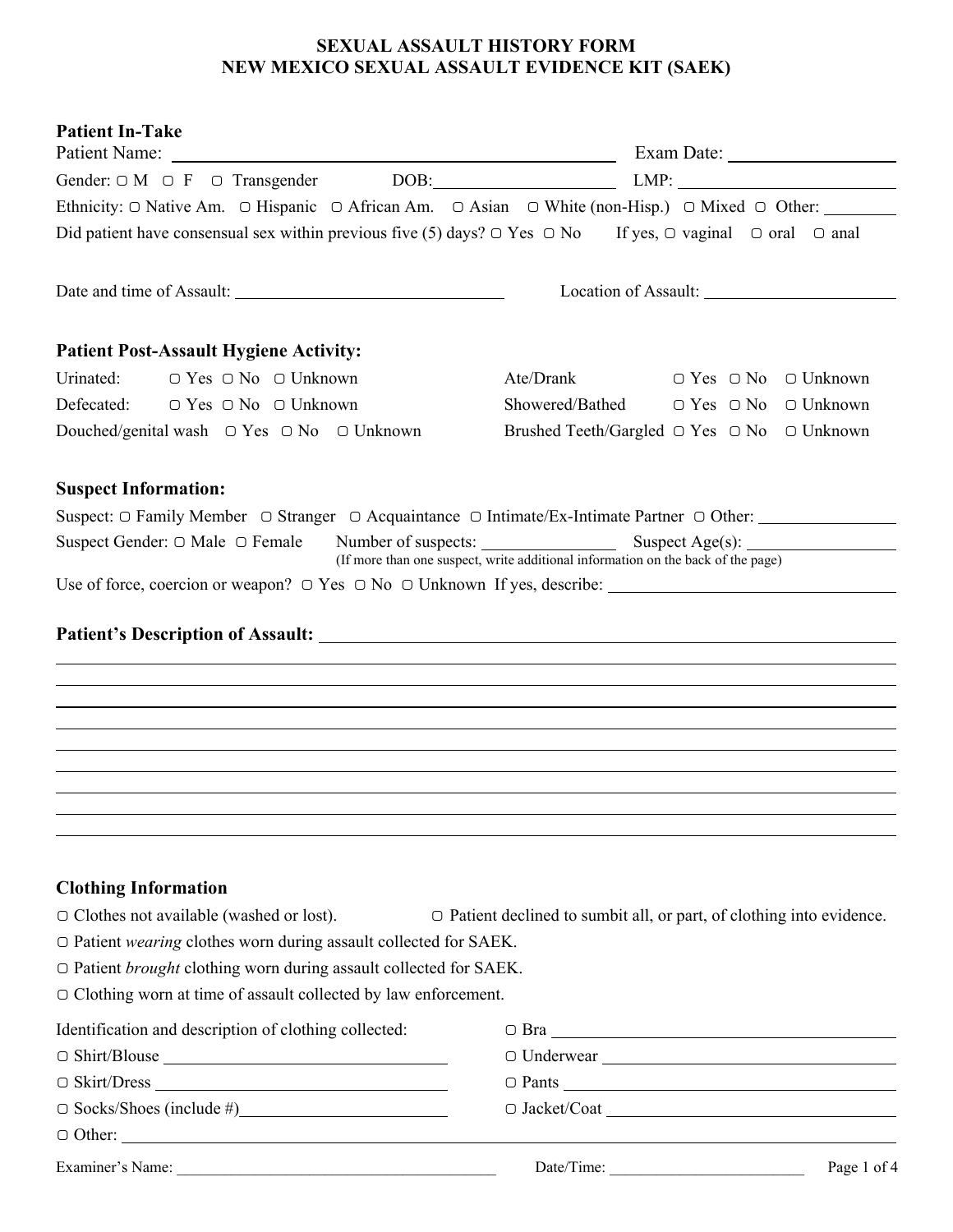# **SEXUAL ASSAULT FORM, Continued NEW MEXICO SEXUAL ASSAULT EVIDENCE KIT (SAEK)**

| <b>Summary of Acts Described by Patient</b>                                                                          |            |                |            |            |                                                                                                                                               |  |  |
|----------------------------------------------------------------------------------------------------------------------|------------|----------------|------------|------------|-----------------------------------------------------------------------------------------------------------------------------------------------|--|--|
| Penetration of Female Genitalia:                                                                                     | Yes        | N <sub>0</sub> | Attempted  | Unsure     | Comments:                                                                                                                                     |  |  |
| Penis                                                                                                                | $\bigcirc$ | $\bigcirc$     | $\bigcirc$ | $\bigcirc$ |                                                                                                                                               |  |  |
| Finger                                                                                                               | $\bigcirc$ | $\bigcirc$     | $\bigcirc$ | $\bigcirc$ |                                                                                                                                               |  |  |
| Foreign object                                                                                                       | $\bigcirc$ | $\bigcirc$     | $\bigcirc$ | $\bigcirc$ |                                                                                                                                               |  |  |
| Penetration of Anus:                                                                                                 | Yes        | N <sub>0</sub> | Attempted  | Unsure     |                                                                                                                                               |  |  |
| Penis                                                                                                                | $\bigcirc$ | $\bigcirc$     | $\bigcirc$ | $\bigcirc$ |                                                                                                                                               |  |  |
| Finger                                                                                                               | О          | $\bigcirc$     | $\bigcirc$ | $\bigcirc$ |                                                                                                                                               |  |  |
| Foreign object                                                                                                       | $\bigcirc$ | $\bigcirc$     | $\bigcirc$ | $\bigcirc$ |                                                                                                                                               |  |  |
| Oral Copulation of Genitals:                                                                                         | Yes        | N <sub>0</sub> | Attempted  | Unsure     |                                                                                                                                               |  |  |
| Suspect to patient                                                                                                   | $\bigcirc$ | $\bigcirc$     | $\bigcirc$ | $\bigcirc$ |                                                                                                                                               |  |  |
| Patient to suspect                                                                                                   | $\bigcirc$ | $\bigcirc$     | $\bigcirc$ | $\bigcirc$ |                                                                                                                                               |  |  |
| Oral Copulation of Anus:                                                                                             | Yes        | N <sub>0</sub> | Attempted  | Unsure     |                                                                                                                                               |  |  |
| Suspect to patient                                                                                                   | $\bigcirc$ | $\bigcirc$     | $\bigcirc$ | $\bigcirc$ |                                                                                                                                               |  |  |
| Patient to suspect                                                                                                   | $\bigcirc$ | $\bigcirc$     | $\bigcirc$ | $\bigcirc$ |                                                                                                                                               |  |  |
| Masturbation:                                                                                                        | Yes        | N <sub>0</sub> | Attempted  | Unsure     |                                                                                                                                               |  |  |
| Suspect to patient                                                                                                   | О          | $\bigcirc$     | $\bigcirc$ | $\bigcirc$ |                                                                                                                                               |  |  |
| Patient to suspect                                                                                                   | О          | $\bigcirc$     | $\bigcirc$ | О          |                                                                                                                                               |  |  |
| Suspect to self                                                                                                      | О          | $\bigcirc$     | $\bigcirc$ | О          |                                                                                                                                               |  |  |
| Patient to self                                                                                                      | $\bigcirc$ | $\bigcirc$     | $\bigcirc$ | $\bigcirc$ |                                                                                                                                               |  |  |
| Did Ejaculation Occur:                                                                                               | Yes        | N <sub>0</sub> | Attempted  | Unsure     |                                                                                                                                               |  |  |
| Inside body orifice                                                                                                  | $\bigcirc$ | $\bigcirc$     | $\bigcirc$ | $\bigcirc$ |                                                                                                                                               |  |  |
| Outside body orifice                                                                                                 | $\bigcirc$ | $\bigcirc$     | $\bigcirc$ | $\bigcirc$ |                                                                                                                                               |  |  |
| Specify Location:                                                                                                    |            |                |            |            |                                                                                                                                               |  |  |
| Was a condom used? $\Box$ Yes $\Box$ No $\Box$ Unknown                                                               |            |                |            |            |                                                                                                                                               |  |  |
| Miscellaneous Evidence ⊙Yes ⊙ No If yes, describe each type/location of miscellaneous evidence collected: __________ |            |                |            |            |                                                                                                                                               |  |  |
| Urine collected for suspected drug facilitated assault: $\Box$ Yes $\Box$ No                                         |            |                |            |            | <u> 1980 - John Stoff, amerikansk politiker (d. 1980)</u><br>,我们也不会有什么。""我们的人,我们也不会有什么?""我们的人,我们也不会有什么?""我们的人,我们也不会有什么?""我们的人,我们也不会有什么?""我们的人 |  |  |
| Photographs taken: ○Yes ○ No If yes, estimate number of photographs: ______________________________                  |            |                |            |            |                                                                                                                                               |  |  |
| Examiner's Name:                                                                                                     |            |                |            | Date/Time: | Page 2 of 4                                                                                                                                   |  |  |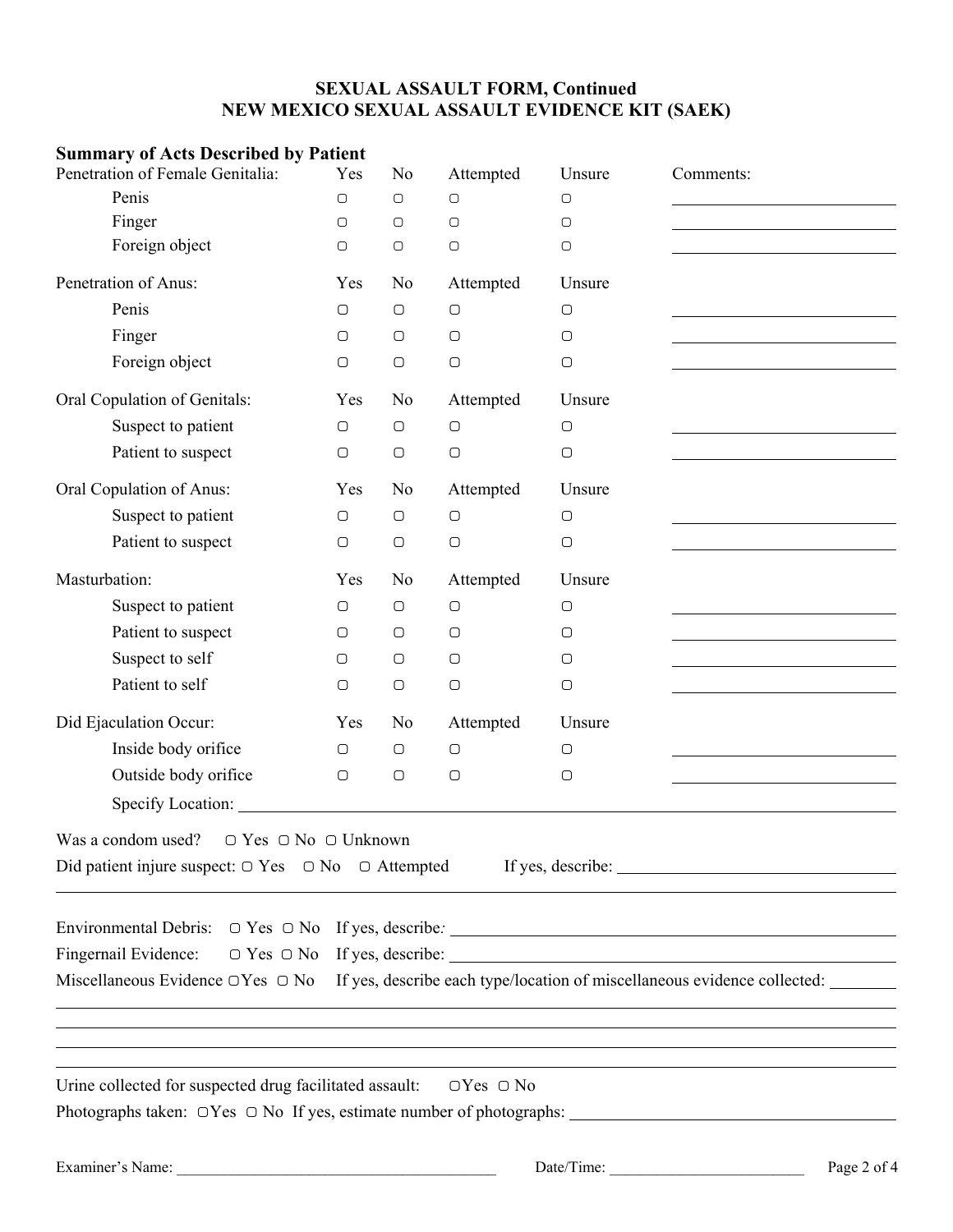## **SEXUAL ASSAULT FORM, Continued NEW MEXICO SEXUAL ASSAULT EVIDENCE KIT (SAEK)**

**BODY MAP:** Use this body map to note physical assessment of patient. Note location of injuries. Describe injuries, including size, shape, color, presence of swelling, tenderness, redness, tears or abrasions, etc.